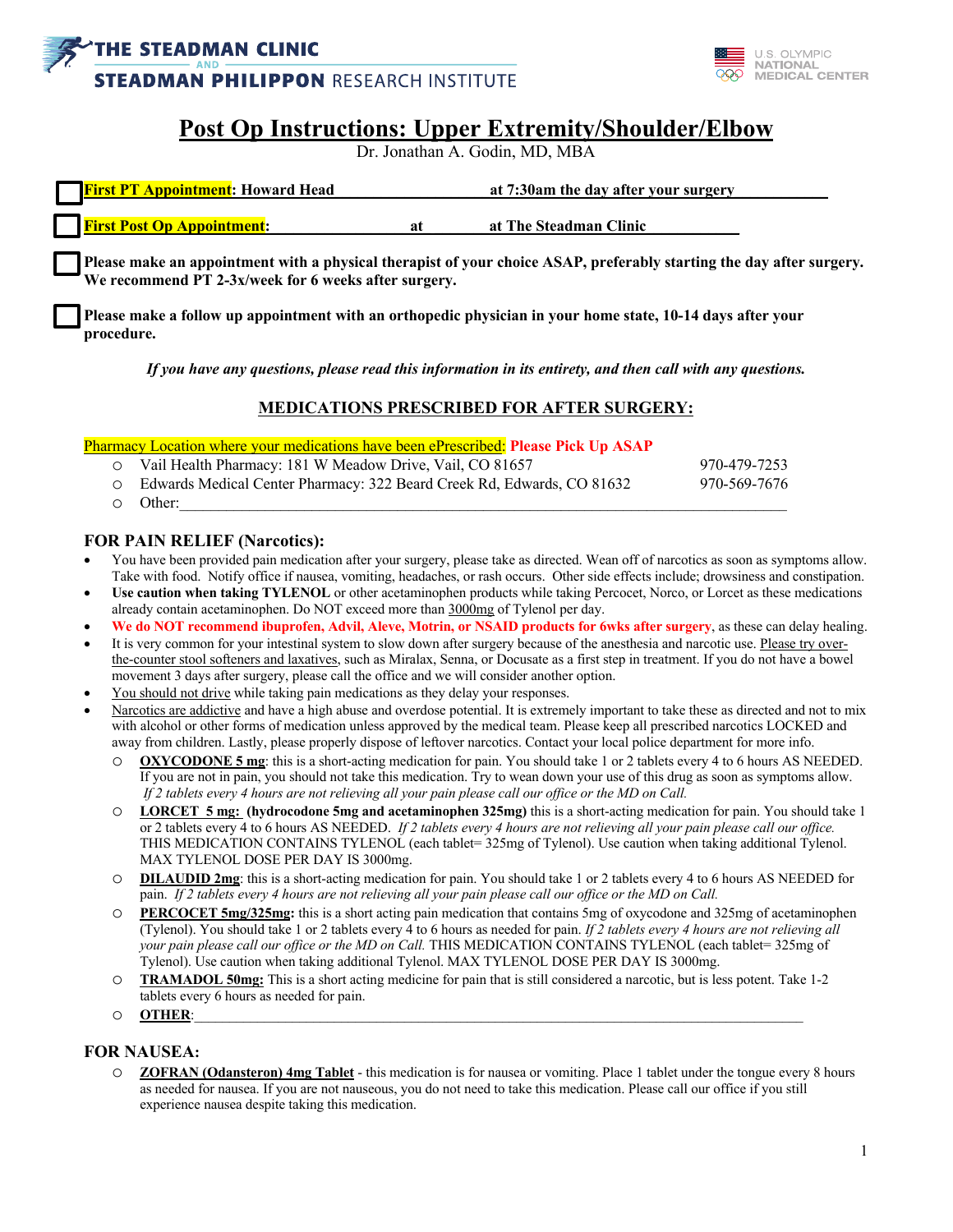## **THE STEADMAN CLINIC**

# **STEADMAN PHILIPPON RESEARCH INSTITUTE**



### **FOR ANTI-COAGULATION (Blood Thinners):**

You have been prescribed an anticoagulation medication, to be taken for 4-6 weeks after surgery. This medication is taken to prevent a blood clot from developing in your leg, which is a possible complication after any surgery. This medication is required after all surgeries. You must finish the entire prescription of anticoagulation medication, no matter what type of procedure you had. In addition to the medication, please wear the white stockings on your lower legs for 2 weeks after surgery, as these help prevent a blood clot. The stockings may be washed.

- o **ASPIRIN 325 mg**: This is a mild blood thinner. Please take 1 tablet every day for 4-6 weeks: starting the day after surgery, no matter what kind of procedure you had. Finish the entire prescription bottle, even if you are feeling better.
- **ELIQUS 2.5mg:** This is an oral medication to prevent blood clots in patients with a higher risk of blood clots, such as those flying for more than 3 hours after surgery, those with a personal or family history of clots, or those with a history of cancer or on certain types of medications. Usually this medicine is taken 2x per day for 4-6 weeks. Do not take aspirin while taking this medication.
	- o Take Eliquis on the day before, the day of, and the day after your flight. Do not take aspirin on the days you take Eliquis, but resume the aspirin as prescribed after you finish the course of this medication.
- o **LOVENOX 40mg injection:** This is a daily injection. Inject 40mg subcutaneously daily or the day before travelling. Do not take aspirin while taking this medication.
- o **OTHER:**\_\_\_\_\_\_\_\_\_\_\_\_\_\_\_\_\_\_\_\_\_\_\_\_\_\_\_\_\_\_\_\_\_\_\_\_\_\_\_\_\_\_\_\_\_\_\_\_\_\_\_\_\_\_\_\_\_\_\_\_\_\_\_\_\_\_\_\_\_\_\_\_\_\_\_\_\_\_\_\_\_\_\_\_\_\_

### **OTHER MEDICATIONS TO CONSIDER:**

- o **TYLENOL**: You can buy this Over The Counter. Some pain medications contain **Tylenol**, including Norco, Lorcet, and Percocet. Oxycodone and Dilaudid DO NOT contain **Tylenol**, and it is recommended to *add in Tylenol for additional pain control if needed*. This can be taken as 325-600mg every 4 hours. The maximum dose for Tylenol per day is 3000mg.
- o **MIRALAX, COLACE, SENNA OR DOCUSATE:** These are over-the-counter mild laxatives and stool softeners for prevention of constipation. We suggest beginning these the day after surgery if you are taking narcotics. Please call the office if you have not had a bowel movement for three days after your surgery.
- o **BENADRYL**: Itching can be common when taking narcotics. Take this as needed for any itching symptoms. Can be found overthe-counter.

### **DRESSING/BANDAGE CHANGES:**

You may change your surgical dressing the next day after surgery, or if you are seeing a physical therapist, you may have them do this for you. Please read these directions in their entirety before beginning a dressing change.

- Take down/remove all the bandages besides the Steri-Strips (white tape on your skin)
	- o For Shoulder Surgery, you may carefully remove any tan foam tape, large white pads, 4x4 gauze pieces, OpSites (clear water proof bandages), or yellow pieces of linen (called Xeroform).
	- o For Elbow Surgery: you may carefully remove any ACE wraps, cotton wraps, large white pads, 4x4 gauze pieces, OpSites (clear water proof bandages), or yellow pieces of linen (called Xeroform).
- It is very important that you **leave the last layer of bandage on your skin**; this layer is made of "Steri-Strips", which are the white pieces of tape adhered directly to your skin. These should stay on until your first post-operative appointment with The Steadman Clinic. You may not have steri strips placed during your surgery, in this case, take all the bandages off and recover the incision with an OpSite.
	- o You may GENTLY clean around the Steri-Strips with a warm washcloth and antibacterial soap to remove any dried blood, or iodine solution used to clean your operative area prior to surgery. Do NOT scrub the incision area.
	- o Do NOT put any oil, Neosporin, hydrogen peroxide, or lotion on your incision.
	- o Do NOT submerge your incision in any bath or hot tub for 4 weeks after surgery.
- After you have cleaned the incision area, you may re-cover the incisions (with the Steri-Strips still in place) with an OpSite Bandage that was given to you in post-op. Several sizes of OpSites have been provided, choose the best one that fits your needs. To place the OpSite, peel the paper off of one side to reveal the sticky tape, then place this over your incision. Then you may remove the top layer of paper from the OpSite to reveal the clear tape adhered to your skin.
	- o You may shower with these OpSites covering your incision. Once the OpSite appears wrinkled, dirty, or old, you may peel it off and replace it with another one. We recommend changing the OpSite every 1-3 days.
	- o You ay shower three days after your surgery, or until your nerve catheter is removed. To shower, we recommend sitting down, or getting a metal/plastic fold out chair to place in your shower (available at WalMart for <\$15. We also recommend getting a non-slip mat for your bath tub). Before you turn the water on, sit down on the chair in the shower, remove any sling or brace that you are required to wear (as they are not water proof), and while safely seated, allow the water to roll over your operative area, protected by the OpSites. Once you have finished bathing, pat the incision area dry, replace the OpSites as needed, and then put your sling or brace back on.
- You may notice suture/stitches on your incision, these may be black or they may be clear, like fishing line. These will be removed by The Steadman Clinic at your first post-op appointment, or if you are following up elsewhere, they may be removed by your physical therapist or another physician 10-14 days after surgery.